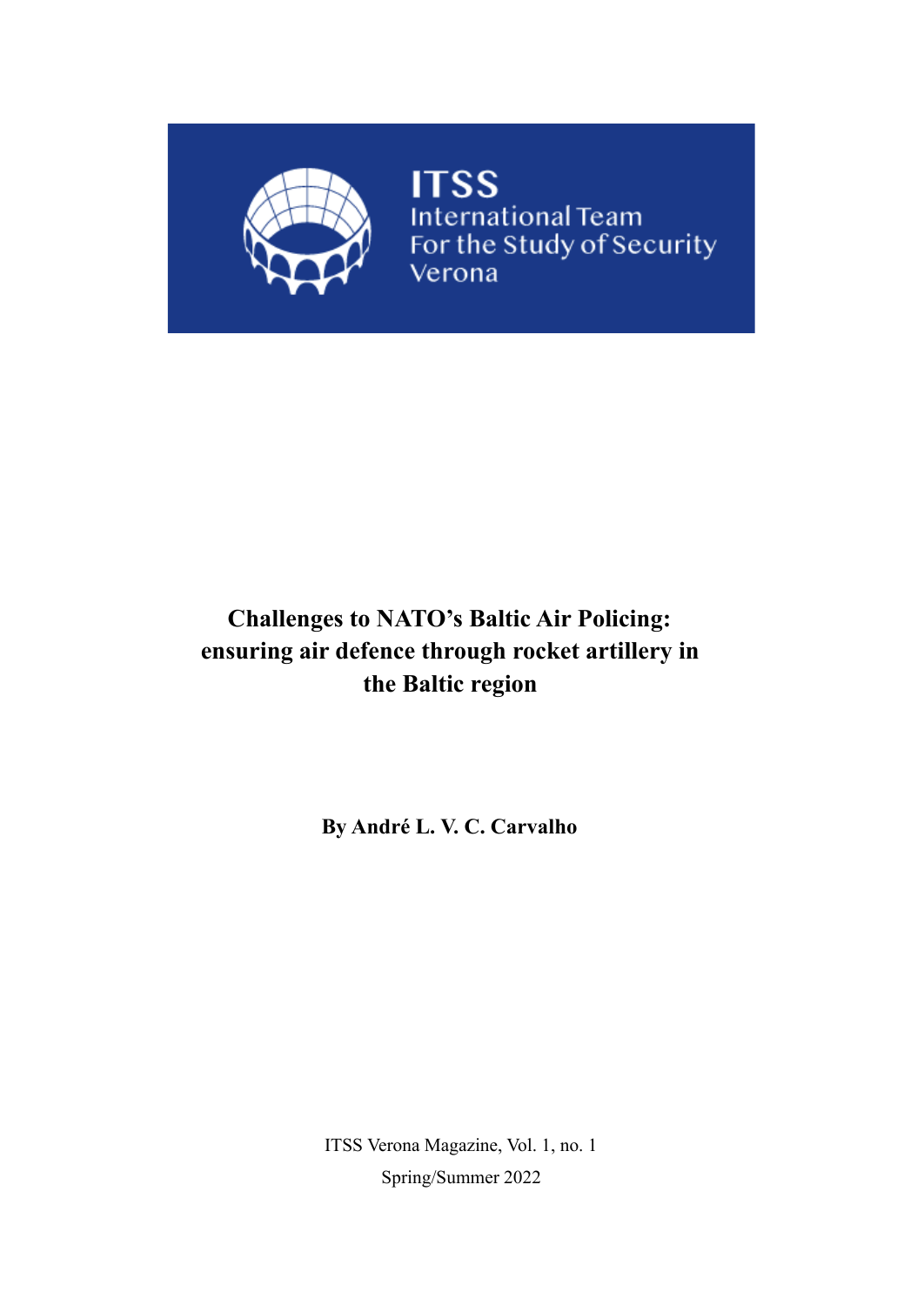# **Challenges to NATO's Baltic Air Policing: ensuring air defence through rocket artillery in the Baltic region**

André L. V. C. Carvalho

**To cite this article**: André L. V. C. Carvalho, *Challenges to NATO's Baltic Air Policing: ensuring air defence through rocket artillery in the Baltic region*, ITSS Verona Magazine, Vol. 1, no. 1, Spring/Summer 2022.

**Keywords**: Air Defence, Rocket Artillery, Deterrence, NATO, Russia

**ITSS Verona website**:<https://www.itssverona.it/itss-magazine>

**LinkedIn:** <https://www.linkedin.com/company/itss-verona/>

**Instagram:** [https://instagram.com/itss\\_verona?igshid=YmMyMTA2M2Y=](https://instagram.com/itss_verona?igshid=YmMyMTA2M2Y=)

**Twitter:** <https://twitter.com/itssverona>

**Published online**: June 18th, 2022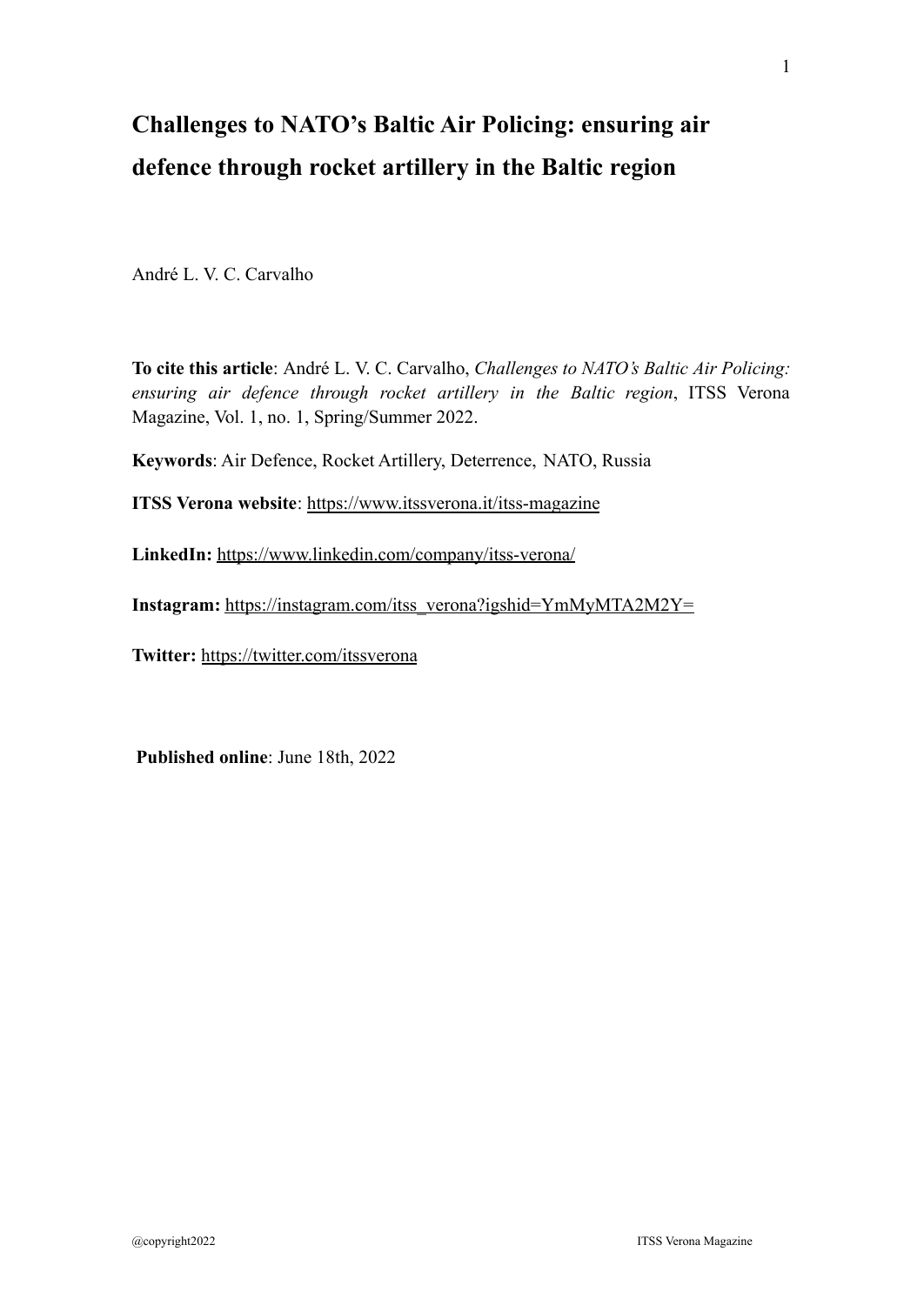**Abstract:** The deterioration of the security situation on the borders of Eastern Europe has shown the need for countries to maintain and modernize the capabilities of their armed forces to deter eminent threats. However, countries with less capacity for transformation benefit greatly from alliances that they are part of, as in the case of Estonia, Latvia and Lithuania. With inexpressive air power capacity, the Baltic countries depend on NATO to maintain effective air policing in the region. Nonetheless, NATO fighters are particularly vulnerable to Russian A2/AD assets, such as the S-400. In this sense, the main objective of this policy paper is to show how rocket and missile artillery are vital to Baltic defence, especially due to their mobility and ability to deploy long-range precision capability to seek Russian area denial equipment, and also to assess how alliance's artillery can be used to enhance Suppression and Destruction of Enemy Air Defences.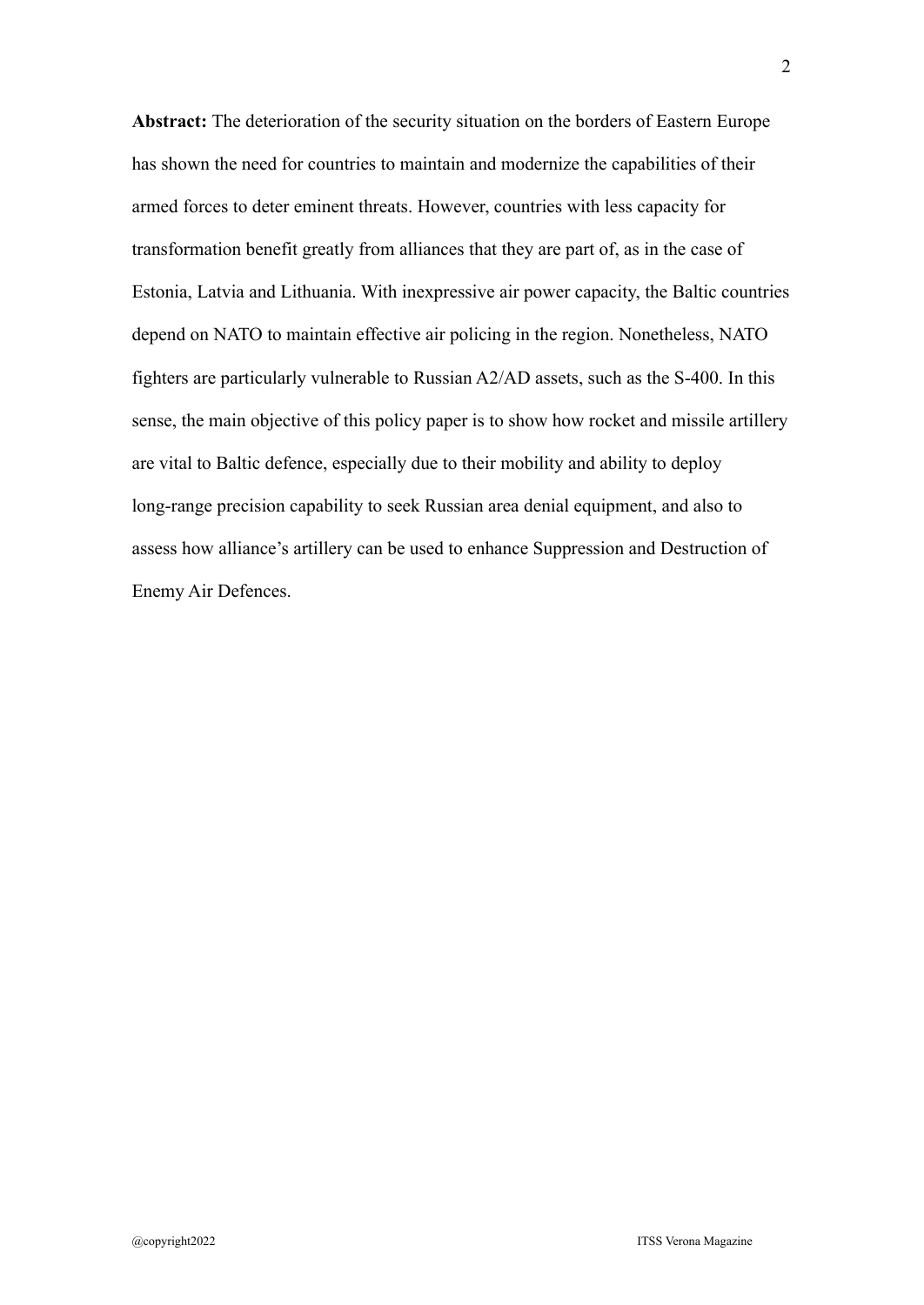#### **Introduction**

It is important to highlight that, despite the current situation in Ukraine, a conflict between NATO and Russia is unlikely. Nonetheless, reports from the RAND Corporation already expressed a slight concern with a possible war with limited aims in the Baltic region. After conducting extensive tests through wargames, the report concluded that, amongst other things, Russia has enough capabilities to seize a vast majority of Baltic terrain in less than three days (Shlapak; Johnson, 2016). Another study conducted at the Baltic Defence College concluded that regarding conventional capabilities, Russia has incontestable conventional supremacy in the region, being able to mobilise 27 battalions without stopping its military activities in Ukraine (Veebel, 2018).

Although these assessments sparked intense debates on the matter, they were especially focused on the deployment of ground and manoeuvre forces. Notwithstanding, as highlighted by Deveraux (2021), the rise of rocket artillery in Europe was absent of the scenarios assessed, an element that can reinforce Baltic air defence and strengthen NATO's deterrence posture.

According to NATO's Deterrence and Defence Posture Review, the organisation's goal is to "bolster deterrence as a core element of collective defence and contribute to the indivisible security of the Alliance" (NATO, 2012). A robust deterrence is crucial to enhance the alliance's cohesion, and to maintain strategic stability within its security environment. NATO's deterrence posture is "threefold": nuclear forces, conventional forces, and missile defence. For the purposes of this analysis, the focus will be on conventional forces and missile defence.

Among NATO's many deterrence assets is the Baltic Air Policing (BAP), a defence cooperation of role specialisation within the alliance, mainly focused on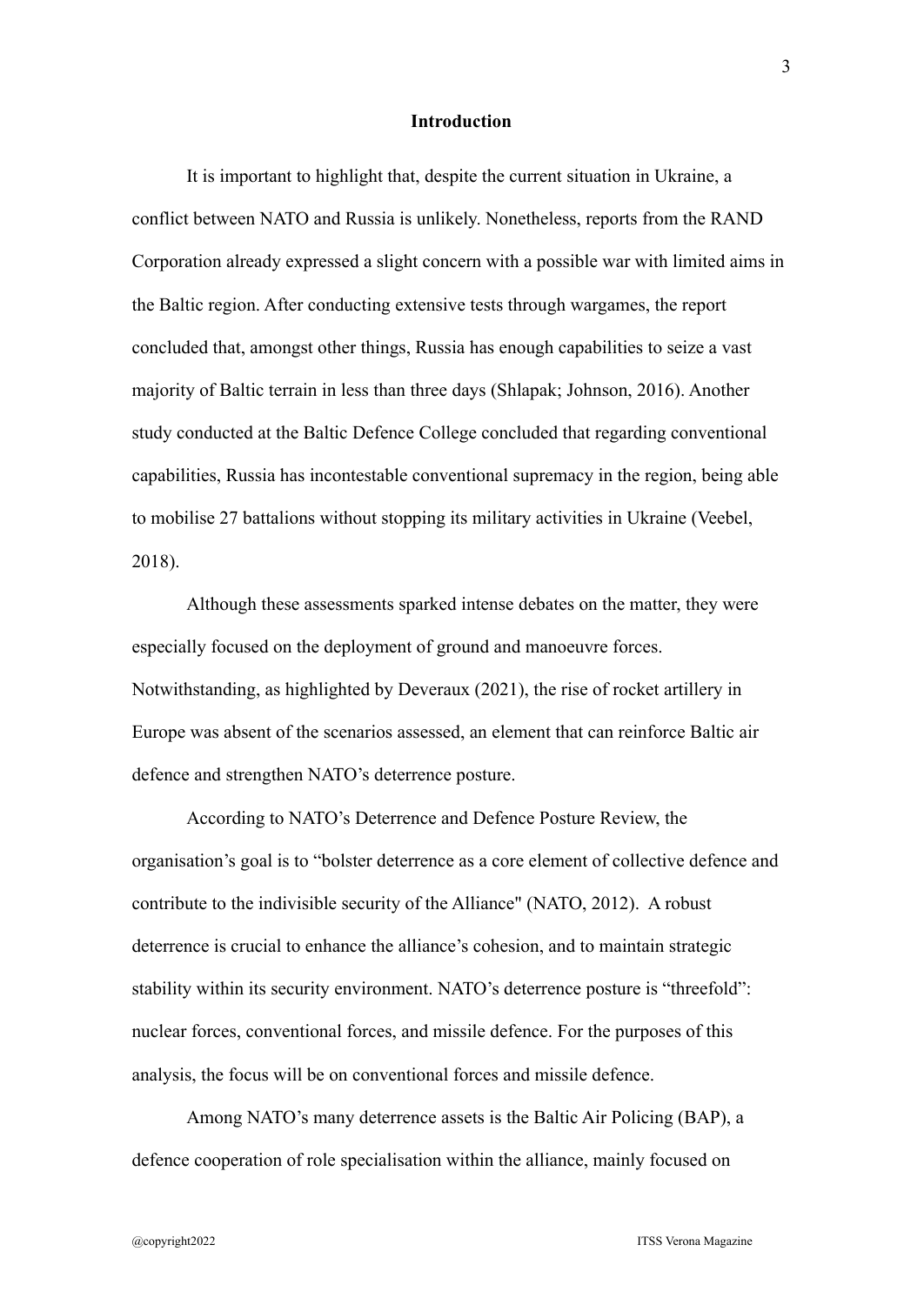protecting the Baltic air space through scrambling and Quick Reaction Alert  $(QRA)^1$ . This is one example of NATO's resolve to maintain the security of its members.

In light of the Russian invasion of Ukraine, NATO strengthened its Eastern Flank to ensure the defence of its allies, including air defence batteries in Poland and Slovakia. Nonetheless, due to previous Russian intense military moves near NATO's Eastern Flank borders, Baltic leaders expressed their demand for the strengthening of the policing program to include protection against the most varied forms of aerial threats amid fears of a Russian invasion (Defense News, 2021).

Another factor to be considered is that NATO aircraft in the region currently have no other form of protection, being extremely vulnerable to Russian S-400 batteries stationed in St. Petersburg and Kaliningrad. This greatly limits the alliance's ability to leverage its air power in any operational scenario in the region.

### **The Baltic Air Policing**

The Baltic Air Policing mission is a technical cooperation of role specialisation in defence that takes place within the scope of NATO's Reaction Force, where through the practice of scrambling or QRA, NATO must protect the airspace of Estonia, Latvia and Lithuania. This type of arrangement makes it possible for members of the Organization who do not have airpower or patrolling skills to be assisted by other NATO members to fill this gap and safeguard the integrity of the area in question. Within the Alliance, preserving the integrity of airspace is conducted as a collective task, using fighter and  $ISR<sup>2</sup>$  planes for the air policing of its member countries. In this sense, air policing is a purely defensive mission.

<sup>&</sup>lt;sup>1</sup> In military aviation, scrambling or Quick Reaction Alert (QRA) is the act of mobilising combat aircraft quickly and effectively for the purposes of area denial. The mechanism can be activated in response to an immediate threat, usually to intercept hostile aircraft.

<sup>2</sup> Intelligence, Surveillance and Reconnaissance.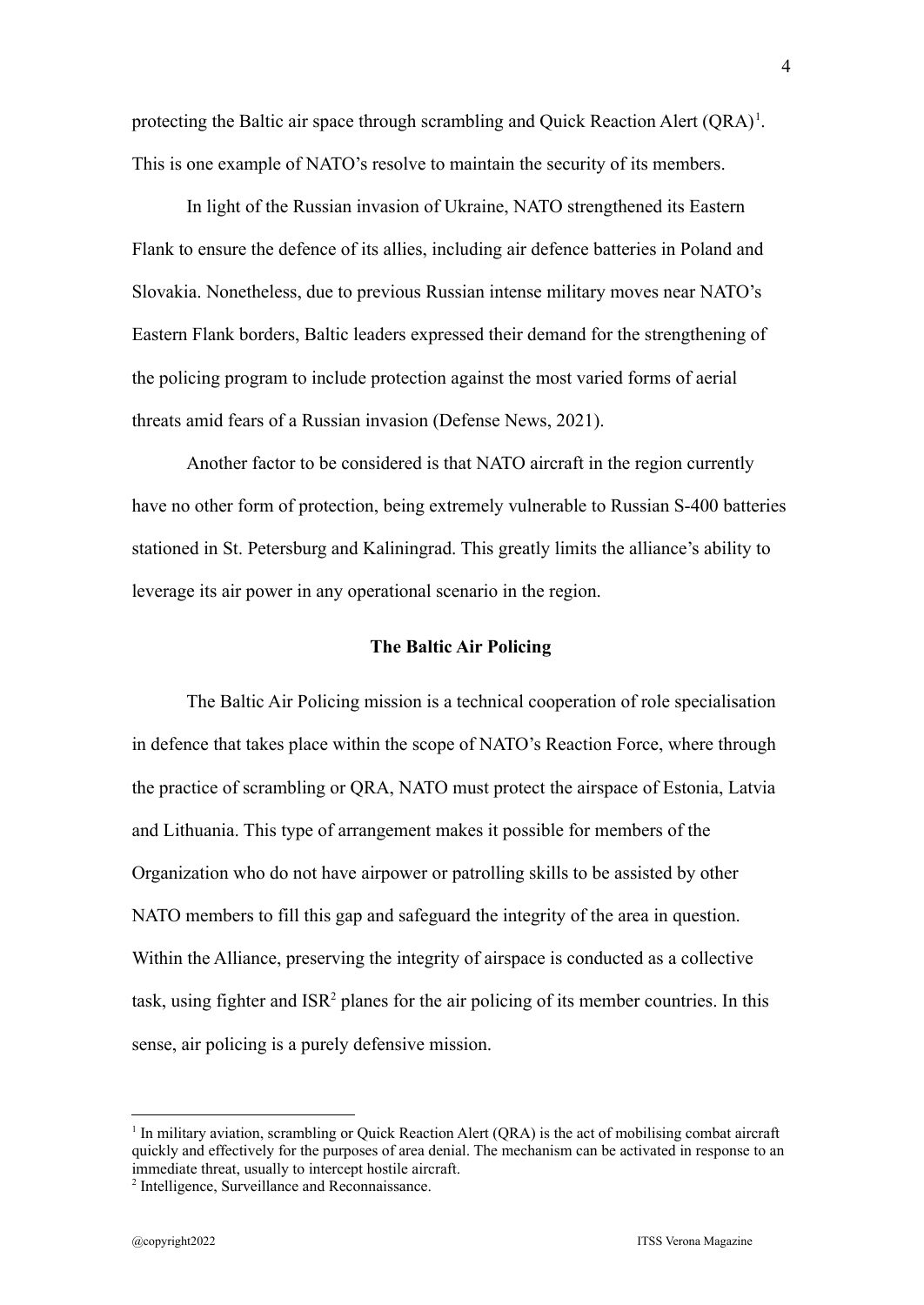Since the 1970s, NATO has established a comprehensive system of airspace surveillance and management assets, as well as the aforementioned QRA capabilities to intercept possible breaches of its air space. Nonetheless, countries without significant aerial capabilities joined NATO as permanent members in 2004: the Baltic States (Estonia, Latvia, and Lithuania), and Slovenia. At the time, none of these countries had been able to acquire the fighter planes needed to carry out air patrol missions, but as this practice is a collective task of the Alliance, it was necessary to find a solution. Hence, based on the proposal of NATO officers, the Alliance's responsible committees decided that Italy and Hungary would carry out QRA flights over Slovenia, while all NATO allies would conduct rotating patrolling flights over the Baltic air space (Zandee et al., 2016). In 2012, NATO decided to make air patrolling the Baltic a fixed activity with no date set for reviewing the agreement.

Over a period of ten years, the air patrolling of the Baltic was carried out from a single location, the Šiauliai Air Base in Lithuania. Belgium was the first country to head the mission, followed by Denmark and the United Kingdom (Harper et al., 2018). During the Crimean crisis in 2014, the United States reinforced its presence in Lithuania by deploying six F-15C Eagle fighter jets to enhance aerial security in response to Russian interference in Ukraine and the increasing number of Russian-led airspace violations (McNamara, 2016). The presence at Šiauliai Air Base doubled, while another rotational operation started at Ämari Air Base in Estonia, starting with a Danish contribution. In May 2014, a fourth contribution was deployed at Malbork Air Base, Poland, with France heading the first rotation of patrolling missions (Zandee et al., 2016).

For NATO, maintaining the patrol program according to the current model is the more politically, operationally, and financially sustainable solution. Nonetheless, other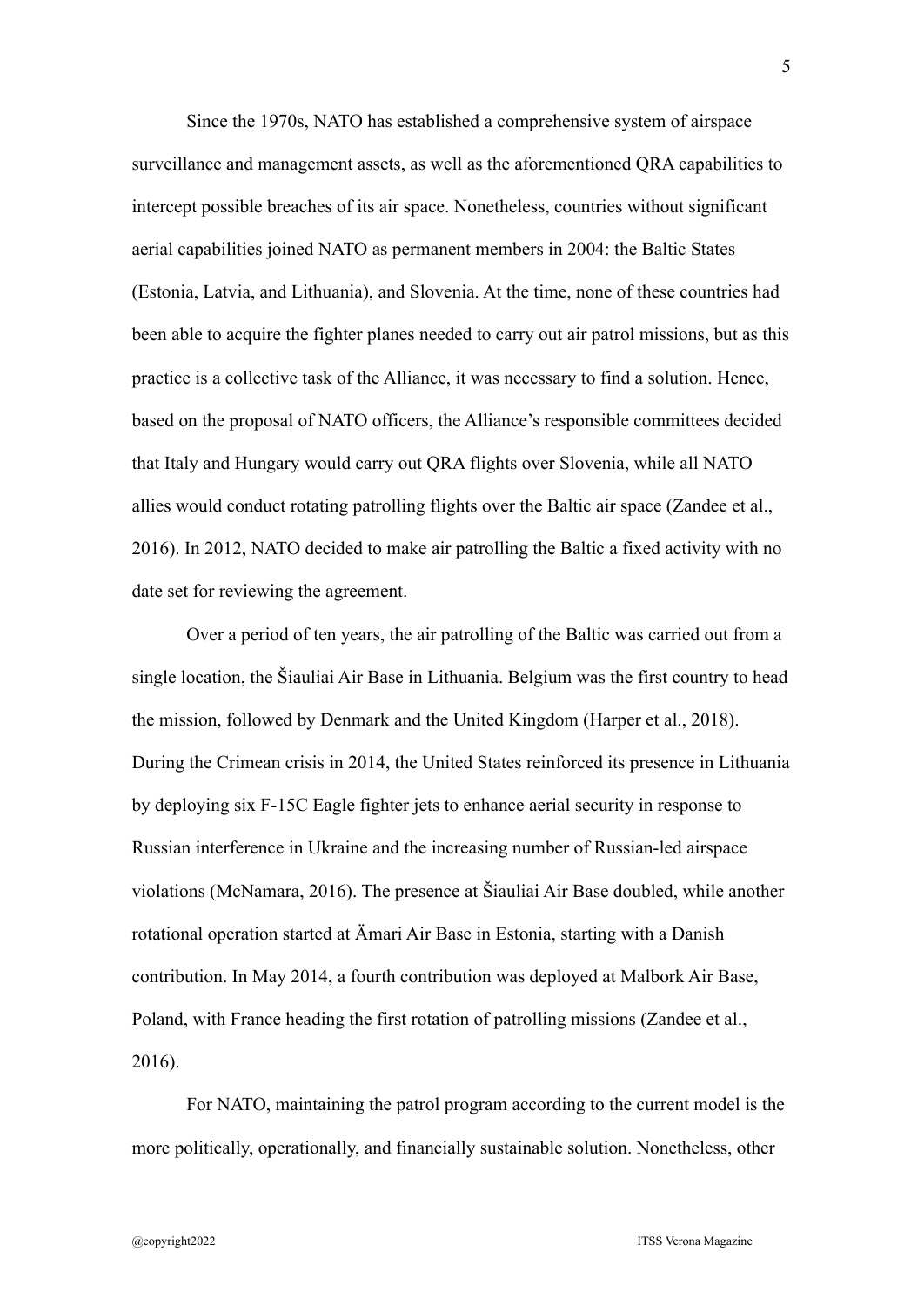problems arose highlighting some vulnerabilities of the Alliance and its air patrol in the region. Due to previous Russian intense military moves near NATO's Eastern Flank, as well as countless attempts to breach Baltic air space, Baltic leaders expressed their intentions for the strengthening of the policing program to encompass protection against the most varied forms of Russian aerial threats. This is because, currently, NATO does not have any other type of air defence in the region, and its aircraft are particularly vulnerable to Russian A2/AD assets such as the 'S family', especially the S-400 batteries stationed on the Western Military District (Muzyka; CNA, 2021).

#### **Air Power/Defence Vulnerabilities and Solving the Problem**

Since the illegitimate annexation of Crimea by Russia in 2014, the security situation on the borders of Eastern Europe have pretty much deteriorated, which also affected the diplomatic relations between NATO and Russia. As a response to the increased instability in the region, NATO created in 2016 the Enhanced Forward Presence, tailored to deploy combatant power along the eastern flank of the alliance in order to deter any attempt of conventional attacks. NATO's Enhanced Forward Presence created four multinational battalion-size battlegroups stationed at the three Baltic States and Poland, led by the US, the UK, Canada, and Germany (NATO, 2022). After Russia's invasion of Ukraine in 2022, NATO decided to create four additional battlegroups to be stationed in Slovakia, Hungary, Bulgaria, and Romania.

The battlegroups stationed in the Baltic region have approximately 5,000 troops total. Nonetheless, the report from RAND concluded that a total of seven brigades (around 35,000 troops) were necessary to ensure effective deterrence. In this sense, Deveraux (2021) points out that the Enhanced Forward Presence is basically a tripwire, and should deterrence fail, the units are supposed to prevent Russia from achieving its operational objectives.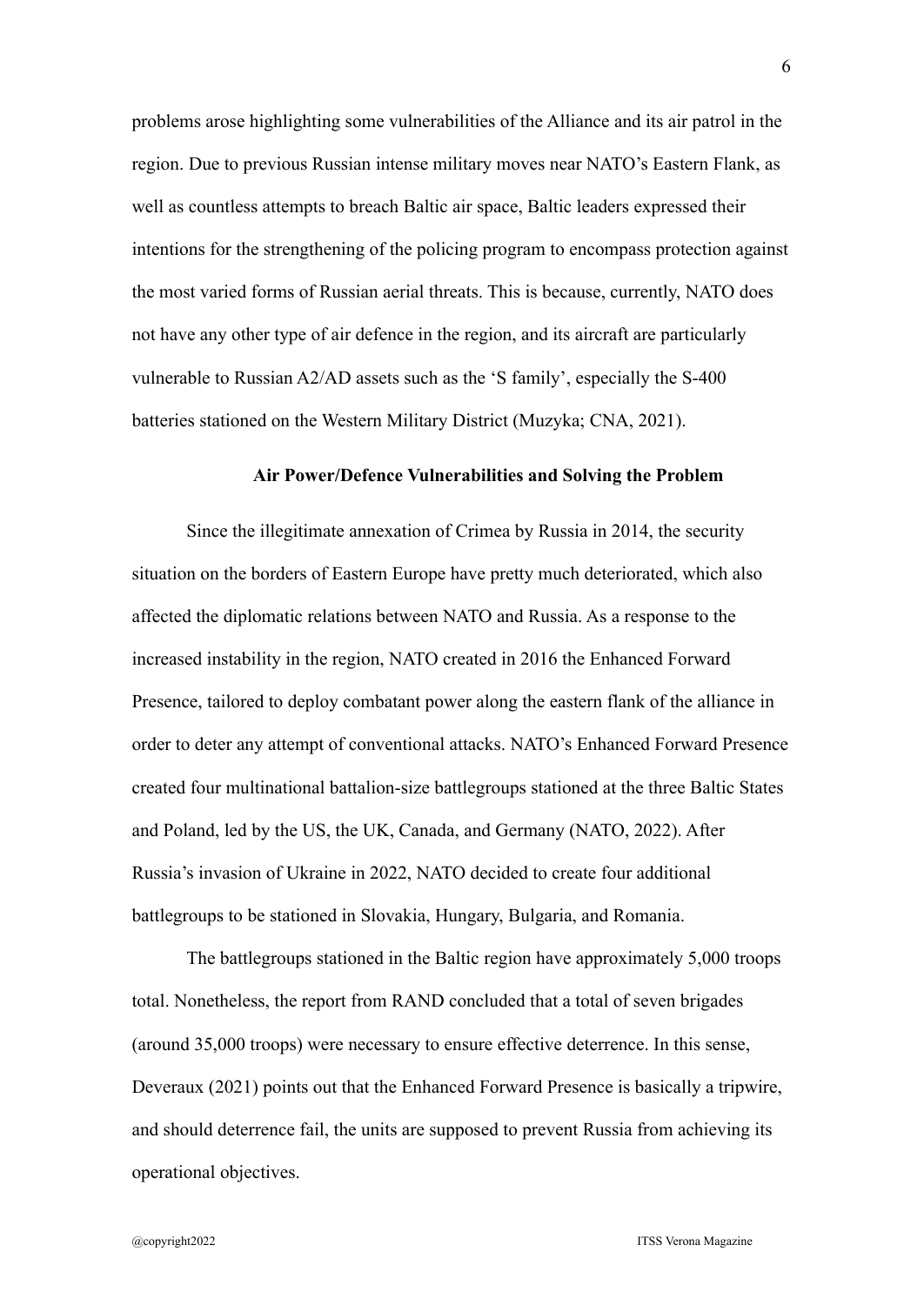Notwithstanding, the main problem for NATO regards the increase in Russia's anti-access and area denial capabilities, especially with the alliance's air power limitations due to inadequate air and missile defence in the Baltic region. A2/AD systems usually encompass air defence, theatre striking capabilities (such as PGMs, ballistic and cruise missiles) and counter-maritime forces (Williams, 2017). Currently, the alliance's main asset of deterrence in the region is the Baltic Air Policing, which is essentially a peacetime deployment. In a possible scenario of conflict, NATO aircraft supporting the Baltic would have to face Russian air defence systems, which could put the alliance's aircraft in a complicated situation. Many of NATO's aircrafts committed to the Baltic cannot operate with full effectiveness flying in low altitudes, making them extremely vulnerable to S-400 batteries stationed along the Russian Western Military District, especially in Kaliningrad and St. Petersburg.

NATO also has its anti-access and area denial assets deployed in Europe, although in less quantity and in lower depth. The PATRIOT set of defence systems, for example, provide air defence but with an optimised ratio of interception only against ballistic missiles, implicating in a limited coverage. In the Baltic Sea, the sea-based platforms of SM-6/RIM-174 – a multi-mission missile designed for anti-air warfare, terminal ballistic missile defence, and anti-ship strikes - can barely cover the entire territory of Lithuania, and covers less than half of Estonia and Latvia. Nonetheless, although important in a scenario of crisis, the aforementioned assets would have no effectiveness in destroying stationary targets such as Russian air defence systems.

In addition, according to a study conducted by the Estonian think tank International Centre for Defence and Security (ICDS), Russian has 27 combat air squadrons within the Western Military District, as well as additional aircraft based in bordering regions capable of enhancing Russian air superiority in the region, what could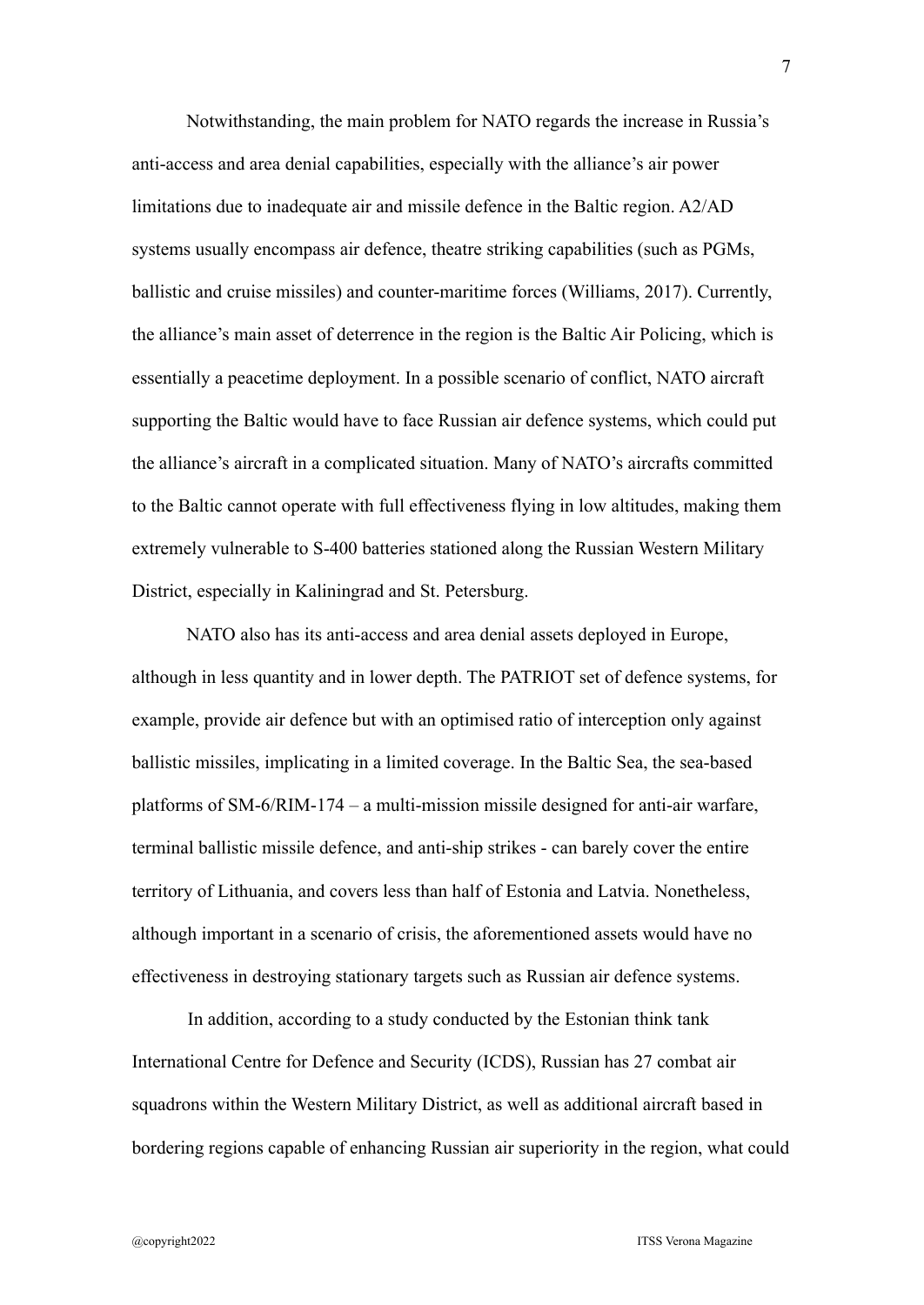eventually assure their *fait accompli* (Harper et al., 2018). Currently, the Baltic States counts on several surface-to-air missiles and radars to mitigate the situation, such as the RBS-70, the Stinger short-range anti-aircraft missile, medium range NASAMS missiles, and even the late Soviet ZU-23-2 anti-aircraft guns (Peck, 2021). Nonetheless, there is still a huge capability gap regarding the full range of systems required for a comprehensive and multi-layered air defence.

In this sense, this analysis understands that NATO's air ability to rapidly reinforce the Baltics, neutralise anti-access equipment and affect the outcomes of an eventual contingency on the ground could count on an important 'ally': rocket artillery in its most varied forms.

Recently, the US Army and Air Force have been working together to develop operational doctrines on how to use long-range land-based missiles together with rocket artillery to destroy enemies' anti-aircraft systems (Breaking Defense, 2020). It was possible to determine, however, that Army artillery would have more advantages at the most basic level, such as 'concealability', range, and complexity. In general, rocket artillery systems – especially long-range – are essential when thinking of a more robust defence plan for the Baltic region, especially because their enhanced strategic mobility makes it possible for the launcher to deploy along the theatre to conduct rapid infiltration, thusly prosecuting vital area-denial equipment such as the S-400. In this sense, ground forces using High Mobility Artillery Rocket Systems (HIMARS) and Multiple Launch Rocket Systems (MLRS) would play an essential role in suppressing and saturating Russian advanced surface-to-air defence, being a key element in enabling freedom of movement for NATO's airpower (Shlapak; Johnson, 2016).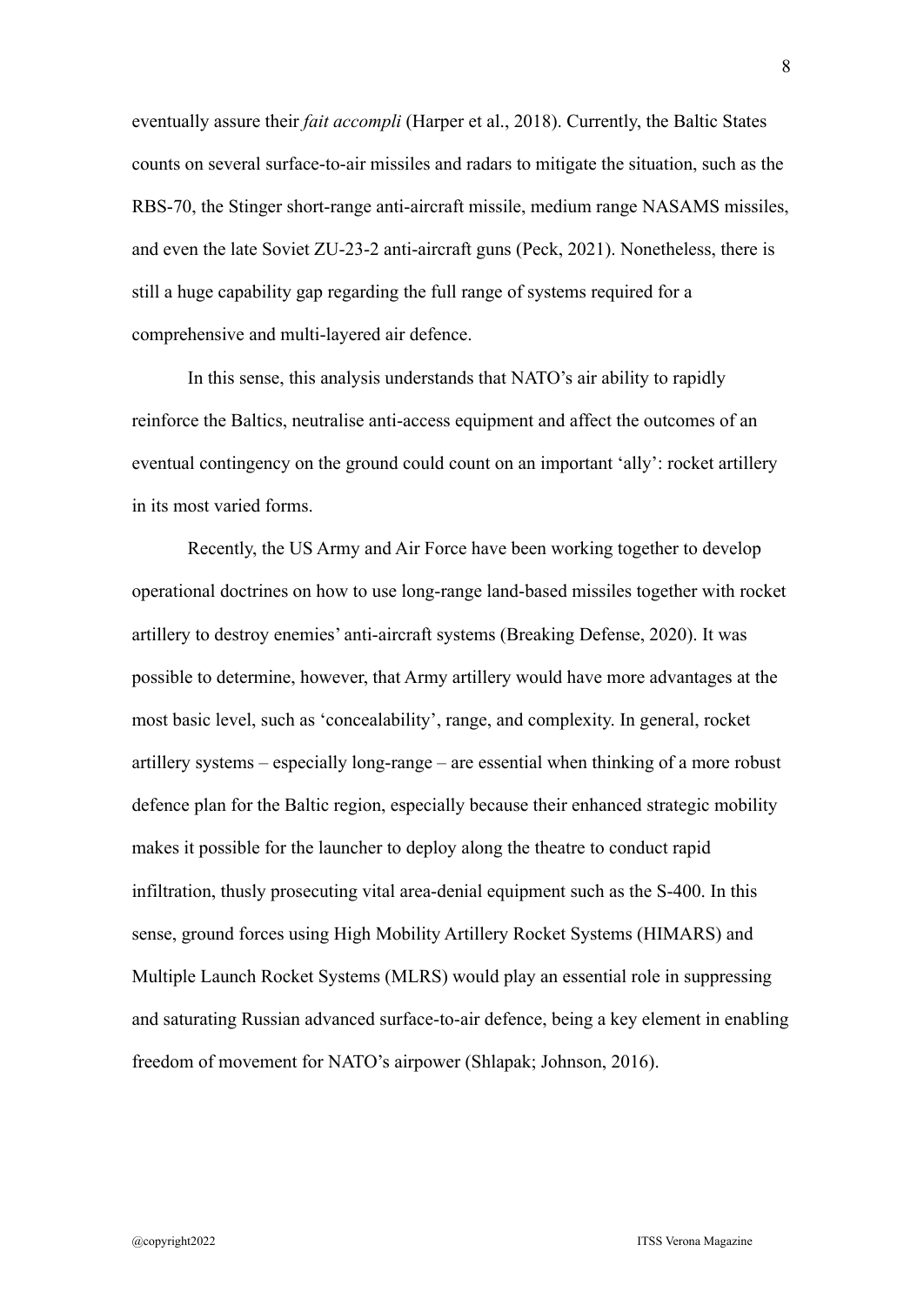## **Final Recommendation**

Rocket artillery systems are also vital assets to enhance NATO's ability to conduct Suppression and Destruction of the Enemy Air Defences (SEAD/DEAD) in the region, contributing for multi-national fire integration. The exercise Rail Gunner Rush using MLRS conducted in 2020 in Estonia, and the exercise Europe Defender 2021, which used massively HIMARS assets, made a good point for how artillery can play a fundamental role in suppressing the enemy to reinforce the Baltic rapidly through airpower. This will send clear signals to Russia that their A2/AD equipment does not necessarily give them total dominance over the Baltic may a belligerence occur.

Balancing ashore, aerial, and even naval capabilities is an equation to be solved according to the threat environment. Nonetheless, the idea that the BAP alone is enough to defend Baltic allies is not only outdated, but also inadequate. Therefore, the integration of rocket artillery in the Baltic defence plan is strongly recommended since it is an essential variable capable of modifying the battlefield calculus, strengthening the alliance's credibility towards its smaller allies.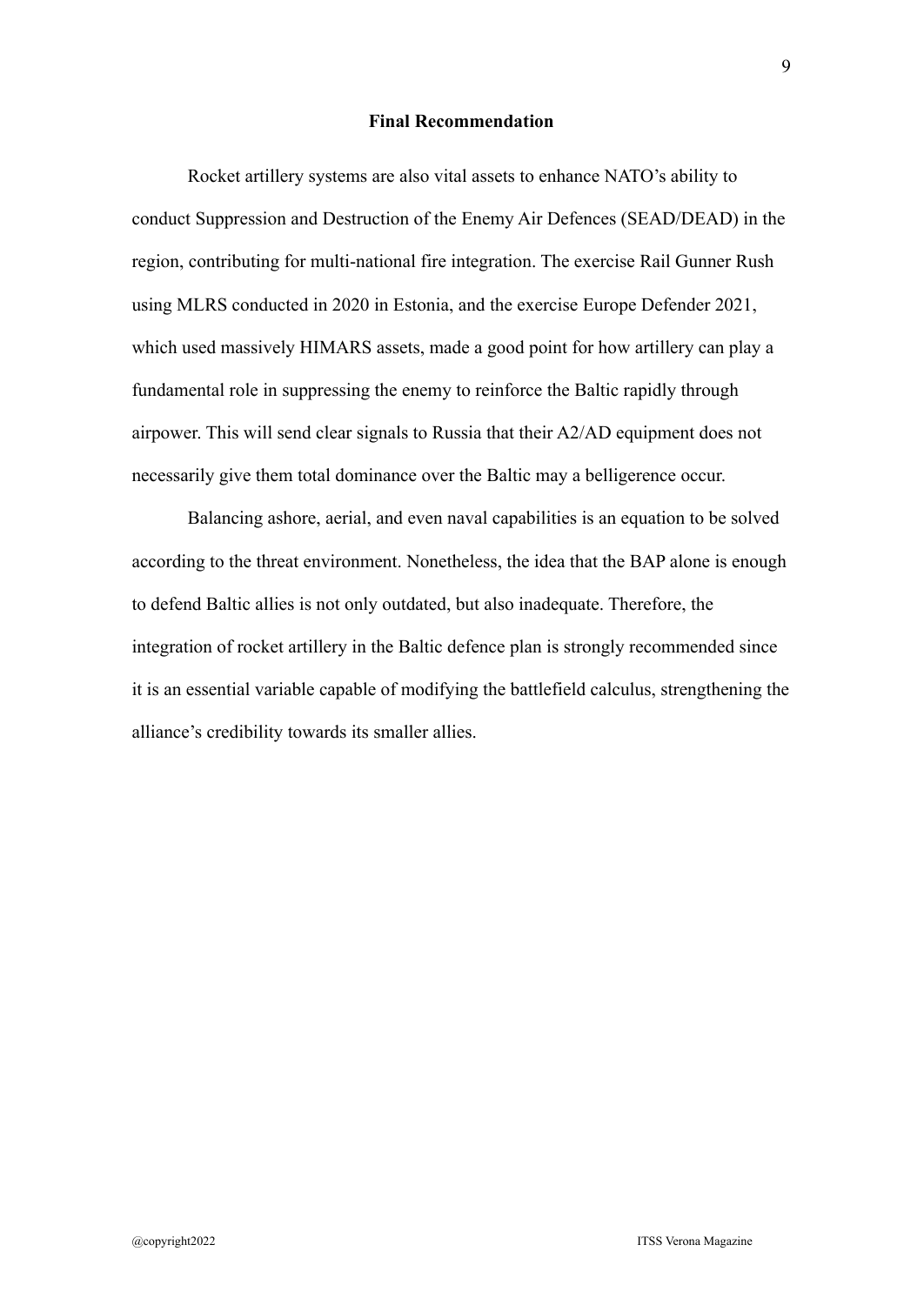### **References**

- Aylward, M. K. (2021, May 20). *Rocket Artillery Can Keep Russia Out of the Baltics*. War on the Rocks. [https://warontherocks.com/2021/05/rocket-artillery-can-keep-russia-out-of-the-b](https://warontherocks.com/2021/05/rocket-artillery-can-keep-russia-out-of-the-baltics/) [altics/](https://warontherocks.com/2021/05/rocket-artillery-can-keep-russia-out-of-the-baltics/)
- Defense News. (2021, May 24). *NATO hopes to launch new defense tech accelerator by 2023*. [https://www.defensenews.com/global/europe/2021/05/24/baltic-states-vow-to-tig](https://www.defensenews.com/global/europe/2021/05/24/baltic-states-vow-to-tighten-their-defense-ties-with-an-eye-on-russia/) [hten-their-defense-ties-with-an-eye-on-russia/](https://www.defensenews.com/global/europe/2021/05/24/baltic-states-vow-to-tighten-their-defense-ties-with-an-eye-on-russia/)
- Freedberg, S. J., Jr. (2021, May 10). *Army Says Long Range Missiles Will Help Air Force, Not Compete*. Breaking Defense. [https://breakingdefense.com/2020/07/army-says-long-range-missiles-will-help-a](https://breakingdefense.com/2020/07/army-says-long-range-missiles-will-help-air-force-not-compete/) [ir-force-not-compete/](https://breakingdefense.com/2020/07/army-says-long-range-missiles-will-help-air-force-not-compete/)
- Harper, C., Lawrence, T., & Sakkov, S. (2018). Air defence of the Baltic states. *International Center for Defense and Security. Unpublished*.
- Lucas, E. (2022, February 16). *Recommendations for Baltic Sea Regional Security*. **CEPA** [https://cepa.org/close-to-the-wind-recommendations-for-baltic-sea-regional-secu](https://cepa.org/close-to-the-wind-recommendations-for-baltic-sea-regional-security/) [rity/](https://cepa.org/close-to-the-wind-recommendations-for-baltic-sea-regional-security/)
- NATO. (2012). *Deterrence and Defence Posture Review*. Retrieved November 2021, from [https://www.nato.int/cps/en/natolive/official\\_texts\\_87597.htm](https://www.nato.int/cps/en/natolive/official_texts_87597.htm)
- NATO Defense College. (2019). *New RD Publication: Why the Baltics matter. Defending NATO's North-Eastern border*. NDC. <https://www.ndc.nato.int/news/news.php?icode=1328>
- *NATO's Military Presence in the East of the Alliance*. (2022). NATO. [https://www.nato.int/cps/en/natohq/topics\\_136388.htm](https://www.nato.int/cps/en/natohq/topics_136388.htm)
- Peck, M. (2021, September 1). *The Baltic States Need More Defenses Against Russia's Air Force*. The National Interest. [https://nationalinterest.org/blog/reboot/baltic-states-need-more-defenses-against](https://nationalinterest.org/blog/reboot/baltic-states-need-more-defenses-against-russias-air-force-192823)[russias-air-force-192823](https://nationalinterest.org/blog/reboot/baltic-states-need-more-defenses-against-russias-air-force-192823)
- Shlapak, D., & Johnson, M. (2016). *Reinforcing Deterrence on NATO's Eastern Flank: Wargaming the Defense of the Baltics.* RAND Corporation. [https://www.rand.org/pubs/research\\_reports/RR1253.html](https://www.rand.org/pubs/research_reports/RR1253.html)
- Veebel, V. (2018). NATO options and dilemmas for deterring Russia in the Baltic States. *Defence Studies*, *18*(2), 229–251. <https://doi.org/10.1080/14702436.2018.1463518>

Williams, I. (2018, November 29). *The Russia - NATO A2AD Environment*. CSIS.